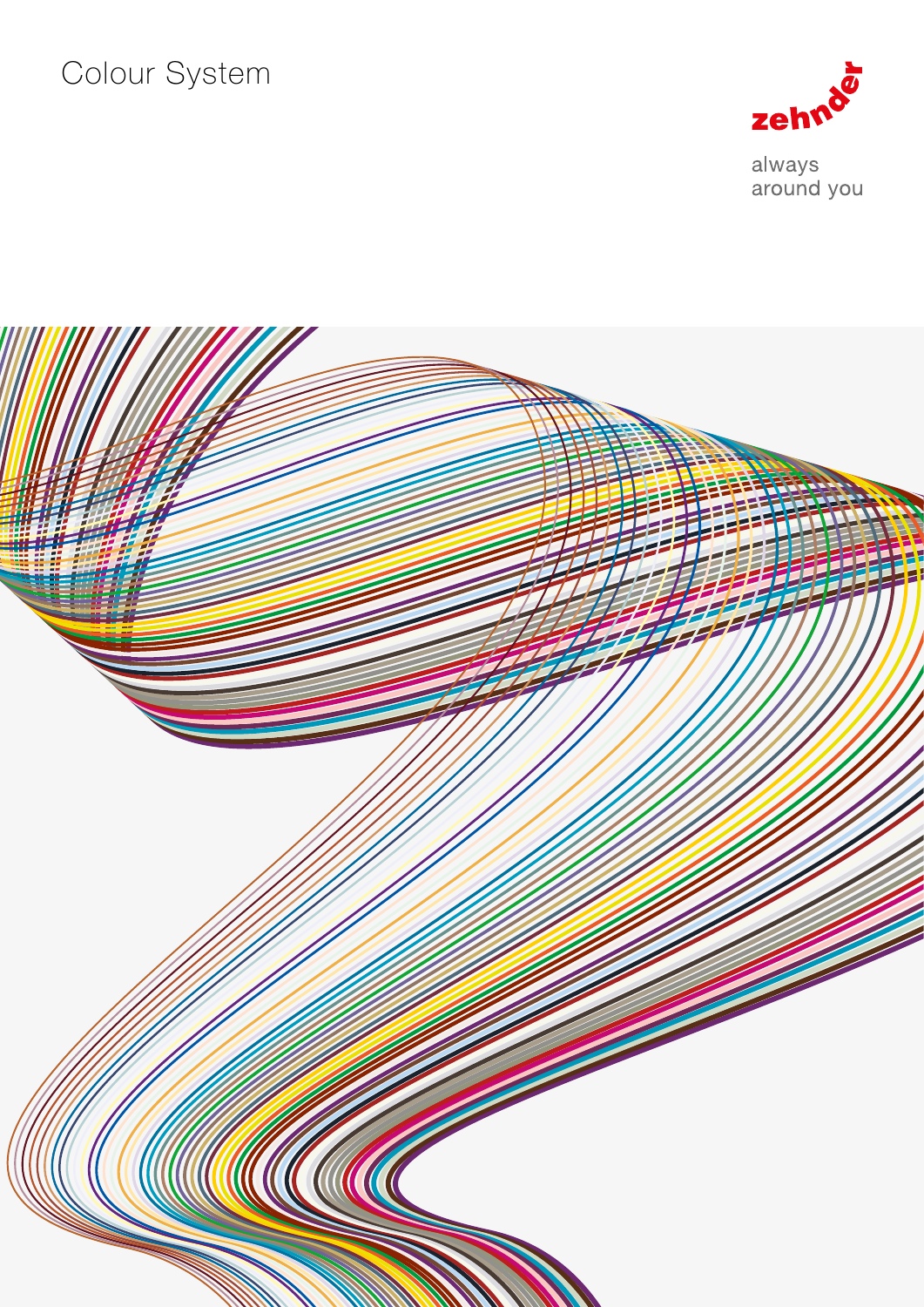## Architectural

White Matt 0556



White Aluminium 9006



Anthracite Grey RAL 7016 / 7016

White Quartz 0521



**Titane** 0335 \*



Traffic Black RAL 9017 / 9217

Pure White RAL 9010 / 9010 \*



Grey Aluminium 9007



Jet Black RAL 9005 / 9005 \*

Aluminium Look 9551 \*



Anthracite 0346



Black Matt 0557



Inox Look 0332 \*



Volcanic 0336



Black Quartz 0550

## Tonic



\* Diese Farben werden glänzend, alle anderen matt ausgeführt. – These colours are finished with a gloss finish; all other colours are matt-finished. – Les teintes marquées d'un astérisque sont de finition brillante, les autres de finition mate. – I colori contrassegnati con l'asterisco hanno finitura brillante, gli altri opaca. – De kleuren aangeduid met een sterretje zijn glanzend, de andere zijn mat. – Estos colores presentan un acabado brillante; el resto es en acabado mate. – Tak oznaczone kolory wykonane są w połysku, pozostałe w macie. –<br>Данные цвета являются глянцевыми, остальные цве

Einige Oberflächen sind nur für ausgewählte Produkte erhältlich. – Some finishes may be available for selected products only. – Certaines finitions ne sont disponibles que pour une<br>sélection de produits. – Alcune finiture solamente disponibles para determinados productos. – Niektóre powierzchnie dostępne sa jedynie dla wybranych produktów. – Некоторые варианты покрытий доступны только для определенно выбранных моделей.

RAL and NCS-codes are descriptions of manufacturer.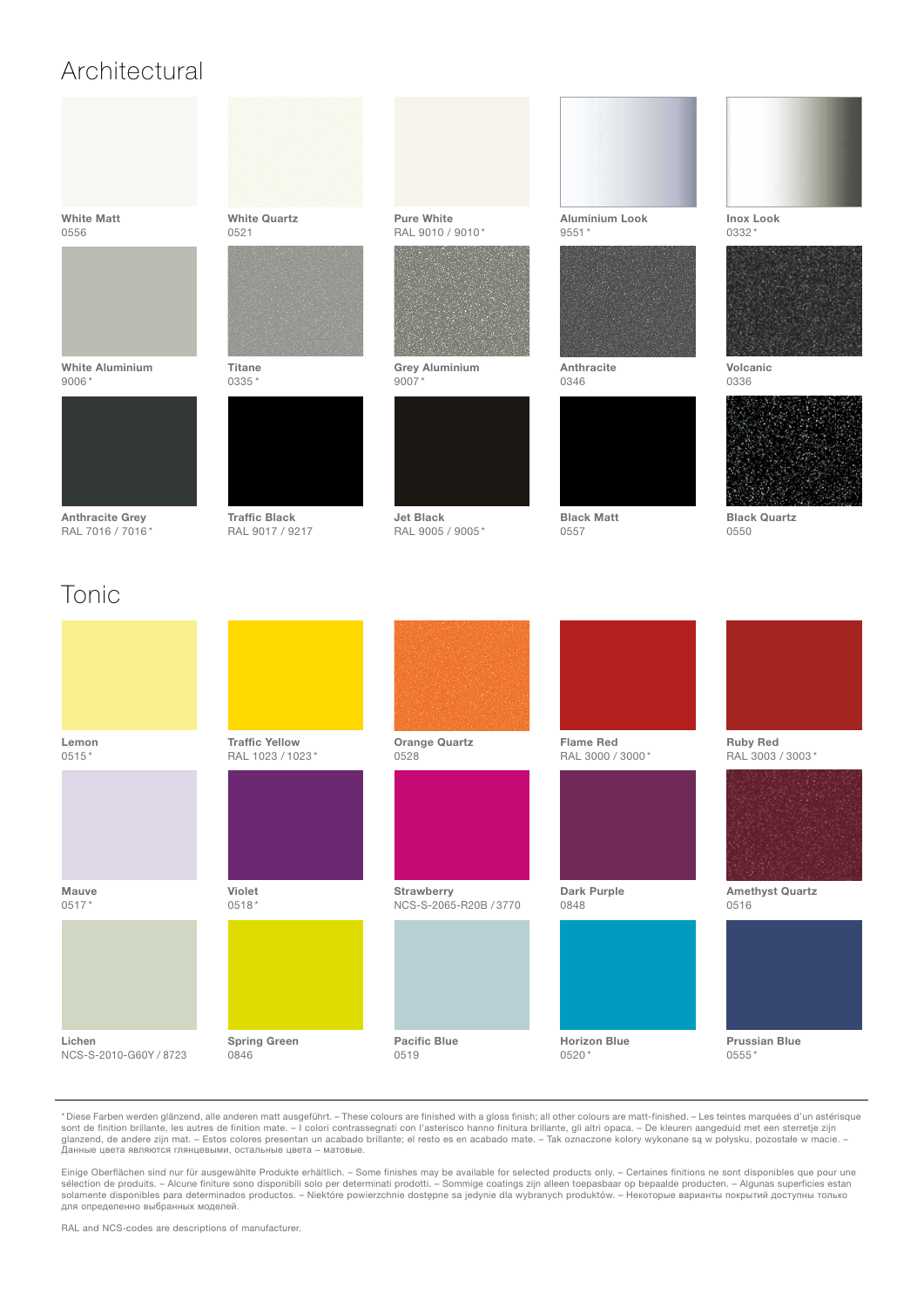#### Natural



Petal 0510 \*



Gold Look  $0514'$ 



Traffic White RAL 9016 / 9016 \*

Cream RAL 9001 / 9001 \*

Chinchilla

0064



Sand Quartz 0522



Brown Quartz 0529

Pergamon 0081 \*

Manhattan 0077



Beige Quartz 0523



Dark Brown 0847

Jasmin 0072



Natura 0035 \*



Caramel Quartz 0511



Chocolate Brown RAL 8017 / 8017

# Standard Surfaces



Oyster White RAL 1013 / 1013 \*



0054



Terracotta Quartz 0512



0008

Trotz äußerster Sorgfalt bei der Herstellung dieser Farbkarte als auch beim Lackiervorgang unserer Heizkörper sind leichte Farbabweichungen, je nach Fertigungsserie und gegenüber anderen Farbträgern (Keramik, Papier, Metall …) möglich. – Despite every care having been taken during the manufacturing process of this colour chart and of course when coating our radiators, small variations may occur between different production runs and different reference materials (ceramic, paper, metal, …). – Malgré tout le soin apporté à la fabrication<br>de ce nuancier et à la mise en peintu en cause (céramique, papier, métal …) et suivant les lots de radiateurs. – Nonostante le cure apportate alla realizzazione di questa cartella colori ed i continui controlli di qualità effettuati<br>sulla verniciatura dei nost grote zorg die is besteed aan de productie van deze kleurenkaart en de continue kwaliteitscontrole bij het coaten van de radiatoren, kunnen kleine kleurnuances ontstaan in de radiatoren onderling en in vergelijking tot ander referentiemateriaal (keramiek, papier, metaal …). – A pesar del cuidado con el que se ha realizado esta carta de colores y que se tiene en la<br>fabricación de nuestros radiadores, puede staranności w trakcie opracowywania niniejszego wzornika, jak i gotowych produktów, należy się liczyć z niewielkimi odchyłkami kolorów, wynikającymi z różnic serii produkcyjnych<br>i podkładów użytych do odzwierciedlenia kol цветов представленных образцов и радиаторов в различных партиях, а также расхождения с тем же цветом, нанесенным на другие материалы (керамика, бумага, металл).